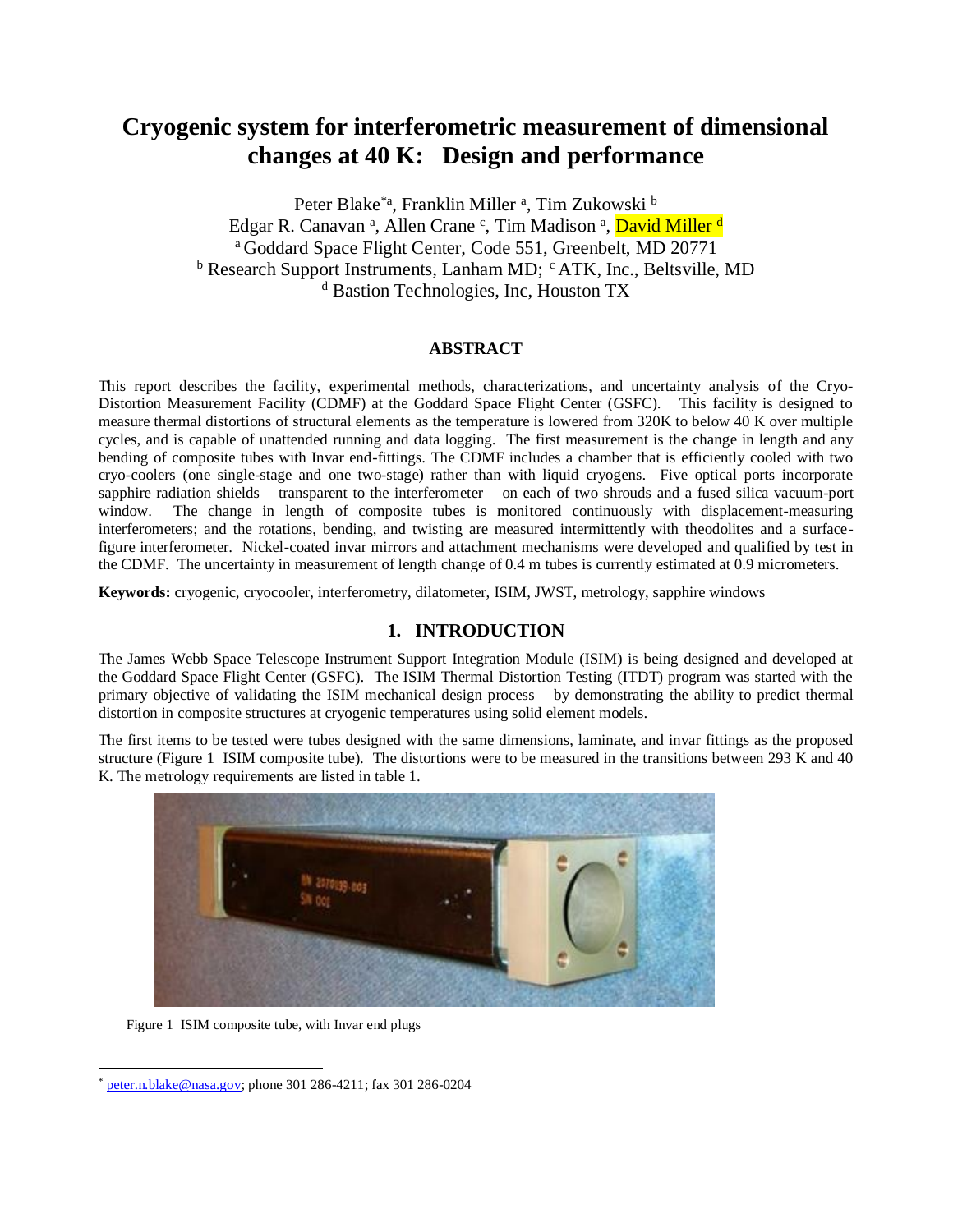#### Table 1. Tube metrology requirements

| Tube length                                                 | $404$ mm                                                              |
|-------------------------------------------------------------|-----------------------------------------------------------------------|
| Tube cross-section                                          | 75 mm                                                                 |
| Materials                                                   | Graphite/epoxy laminate<br>2 square plugs invar 36<br>Epoxy adhes ive |
| Expected length change<br>from $293K$ to $40K$              | $\sim$ 36 µm                                                          |
| Required uncertainty in<br>measurement of length change     | $1.5 \mu m$                                                           |
| Required uncertainty in<br>measurement of bending and twist | 6 sec                                                                 |

# **2. FACILITY DESIGN**

The Cryo Distortion Measurement Facility (CDMF) was designed to meet the requirements of this first cryo-distortion test of ISIM tubes, and to be generally useful in anticipated future tests. The basic concept is that a cryochamber or dewar with several ports would enclose and control the temperature of the test articles, which would be populated with reflecting targets. Displacement-measuring interferometers (dmi's) would continuously record the change in displacement of the two ends, yielding the  $\Delta L$  measurement; and theodolites or other position-sensing detectors would measure the rotations of attached targets. Part temperatures would be uniform during thermal transients so that thermal strain data could be taken continuously from 320K to 40K.

### **2.1 Cryochamber**

A mechanically cooled cryo-chamber was chosen in preference over a liquid-cryogen dewar, since it could, in safety, be left running overnight under automated control. We have made continual improvements in the hardware and computer controls to allow unattended round-the-clock operation. Runs will be slower with a cryocooler, compared to the use of cryogens, with their enormous cooling capacity; but both labor and expended material costs will be much lower.

The inner test volume is 0.86 m x 0.58 m x 0.25 m, anchored by a cold plate, on which the test objects would rest, and to which they could be thermally strapped, if desired. Surrounding the cold plate would be two shrouds of increasing temperature, all enclosed by a vacuum enclosure, with windows of fused quartz.

The design of the chamber included two inner shrouds, thermally isolated, with the outermost of the two shrouds designed to cool to about 100K (actual achieved: 160K), and the inner shroud cooling to 20K (actual: 35K). Figure 2 and [Figure 3](#page-2-0) show the design of the cryochamber. The outer shroud would be thermally connected to the first stage of a two-stage cooler, and the inner shroud connected to the second stage. Later in the program, a second cooler was added to the cold plate for additional cooling power. The cold stage gets approximately 75 watts of cooling power at 100K from the single stage cooler and 22 Watts of cooling power at 100 K from the second stage of the two-stage cooler.

Another design criterion was low transmitted vibration to the test articles. This criterion might be more important in possible future measurements than in the current measurement, since as long as the dmi's maintain lock, vibration can be averaged out of the measurement stream. Design features included a soft connection between the thermal bus and the cold plate [\(Figure 4\)](#page-3-0). Another design feature, a gas gap in the thermal linkage between the cryocooler and the thermal bus, was perhaps mishandled, leading to a disappointing thermal transfer from the outer shield, which is why the outer stage runs at 160K, rather than at 80K. This gas linkage had a second problematic effect: it prevents us from using a optical bench floated on air-bearings, since the motions of the table when pushed on by personnel (which is unavoidable) would crash the gas-gapped parts into each other. Consequently, the facility was not floated on the air bearings. Ordinary vibrations came through the floor into the table, but did not cause any problems (section 3).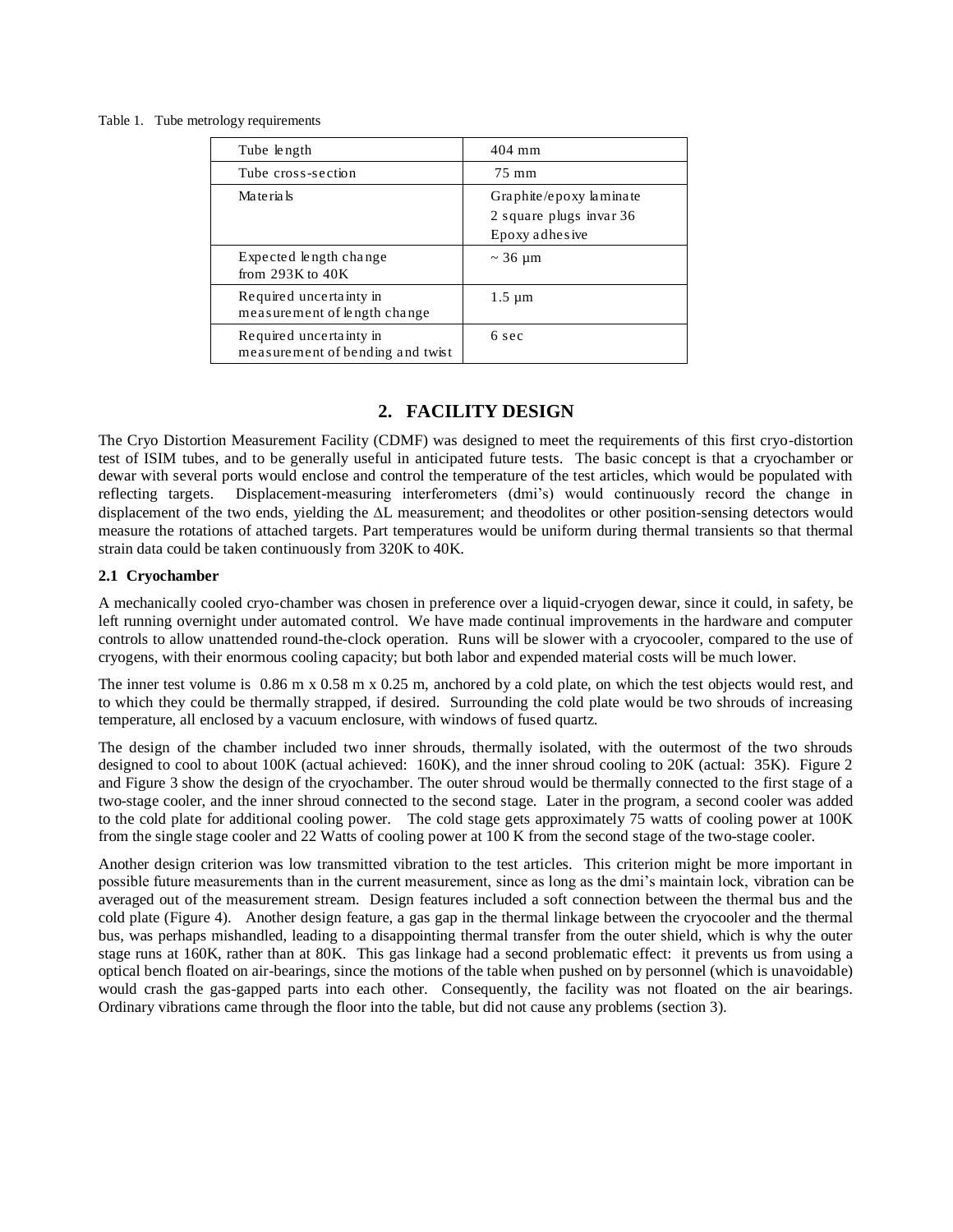

Figure 2. Isometric view of the CDMF cryochamber, showing a tube placed on the cold plate.



<span id="page-2-0"></span>Figure 3. Side view of the cryo-chamber, showing the thick vacuum walls, the two thermal shrouds set off by insulating flexures, the cold plate with attached test article, and in the back walls, three metrology ports.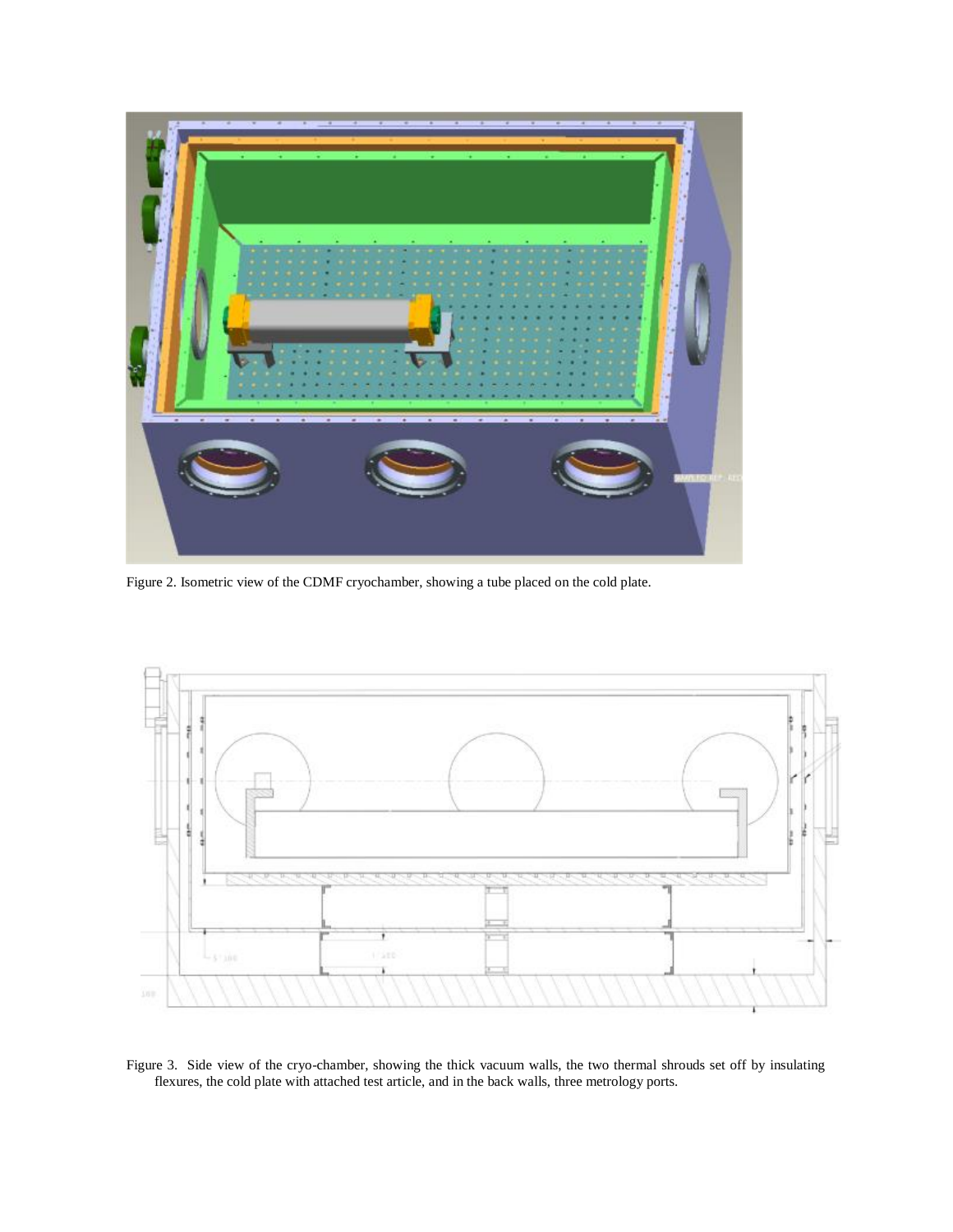

Figure 4 Connection of thermal bus to cold plate

### <span id="page-3-0"></span>**2.1.1 Radiation shields**

With these cooling rates several large openings, with views of the vacuum chamber port windows, would overwhelm the cooling with their thermal radiation. Possible solutions include stopping down the ports to the smallest possible apertures with sheet metal. Our choice was to fasten radiation shields: thermally conductive windows transparent to the wavelengths used in the metrologies. The material chosen would have to be amenable to the fabrication techniques of a standard optical shop, and capable of being fabricated to  $\lambda/4$ , with high transmission. The simplest solution would be to use glass or fused silica. A thermal model was run for a glass window as the radiation shield on the outer shroud, held at 76K (Figure 5). The center of this window would reach a temperature over 180K: which would be radiating consequent heat onto the inner shield at an unacceptable level.



Temperature vs. Radial Position for 6 mm Thick Glass Window

Figure 5. Modeled temperature of glass radiation shield on outer thermal shroud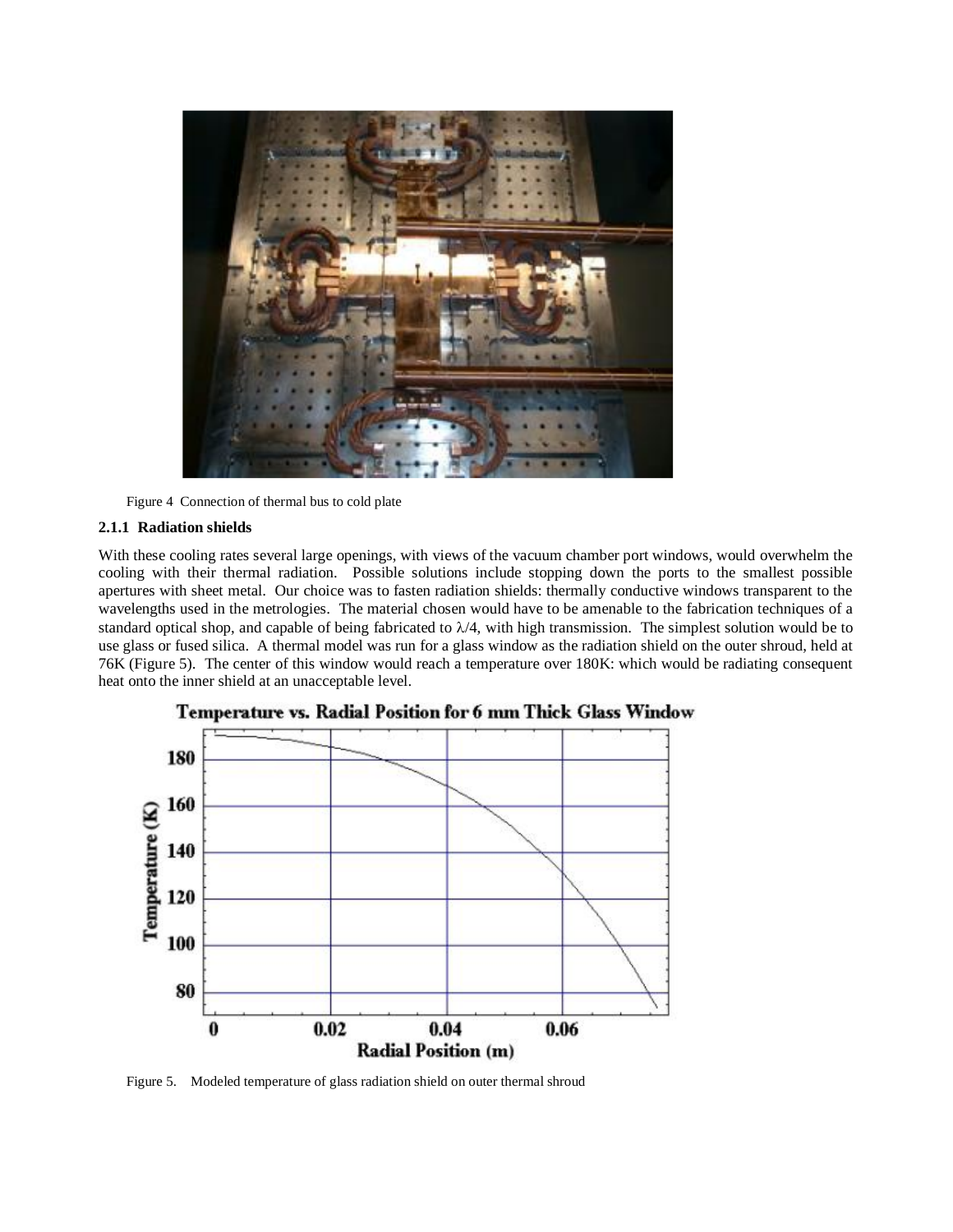Clearly, a shield with higher thermal conductivity was desired. Suitable candidates included single-crystal sapphire, single-crystal quartz, and lithium fluoride. All of these materials have available a suitable anti-reflection (AR) coating that would allow Transmissions of over 98%. Since all interferometry requires control of polarization of the probing beam, the bi-refringence of the crystal must be minimized. Table 2 gives some properties of window materials:

| Material                                                        | Thermal<br>conductivity<br>at 100 K | Bi-refringence<br>at 632 nm<br>$(\Delta n_i)$   | Apparent<br>elastic limit | Flexure<br>strength |
|-----------------------------------------------------------------|-------------------------------------|-------------------------------------------------|---------------------------|---------------------|
| Fused quartz                                                    | 0.8 W/mK                            | 0 if unstressed                                 | 55 MPa                    | 110                 |
| $S$ apphire:<br>cut perpendicular to the<br>optic axis (c axis) | $120$ W/mK                          | $-0.008$<br>0 if cut perpendicular<br>to c axis | 300 MPa                   | 1200                |
| $S$ ingle-crystal quartz:<br>can also be cut to C-axis          |                                     | $+0.009$<br>$0$ if c-axis                       |                           |                     |
| $S$ ingle-crystal LiF                                           | 90 W/mK                             | $0:$ all axes (isotropic)                       | 11 MPa                    | 27                  |

Table 2. Radiation shield material properties

Although LiF has a lower birefringence, it is somewhat absorptive of water vapor and is said by suppliers to be very difficult to work, being soft and easy to damage. LiF is also sensitive to thermal shock. We chose single-crystal sapphire, with the plane perpendicular to the c-axis:  $3 \text{ mm}$  thick x  $6$ " diameter.

### **2.1.2 Radiative v. conductive v. molecular cooling**

Since cooling by radiative heat transfer scales as the fourth power of the temperature, the expected cooling of the test article by radiation is always expected to be low when the temperature of the cold plate and inner shroud fall below 100K. Two options were considered: 1) low pressure exchange gas (He) in the chamber to thermally couple the test article to the cold inner shield walls; and 2) thermal straps to conductively couple the invar plugs to the cold plate.

We used 1-D transient numerical models to calculate the temperature profiles in the test articles during cooldown for each option [\(Figure 6. Thermal gradient in test part in modeled cooldown.\)](#page-4-0). The explanation of the large gradient under exchange gas is that our tubes have heavy metal end plugs with a relatively enormous heat capacity, compared to the thin-walled composite tubes. When cooled by radiation or exchange gas, the black carbon/epoxy tubes would cool down much faster than the heavy end plugs. We needed to use thermal strapping at both ends of the tube. Thermal straps connected the invar plugs to the cold plate.



<span id="page-4-0"></span>Figure 6. Thermal gradient in test part in modeled cooldown.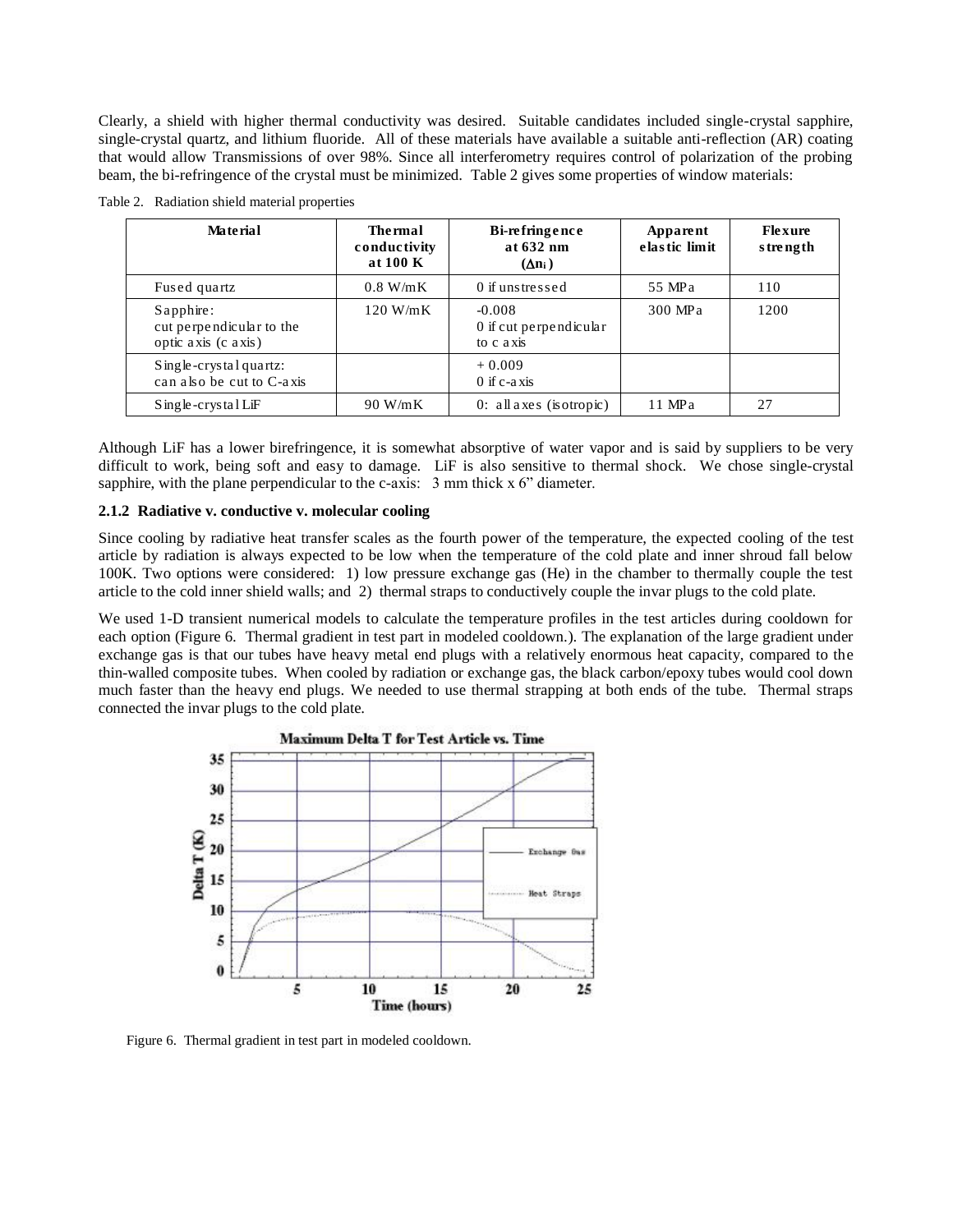# **2.1.3 Stability**

As will be discussed in section 3, the greatest source of uncertainty comes from the Abbe error created when the tube rotates in the plane of the cold plate (yaw). A strong effort was made to design the cold plate and the support of the test article such that rotations would be minimized. The two shrouds and the cold plate stack up on each other in a sequence starting at the vacuum chamber floor. Each step up was created by four symmetrically placed insulating flexures, placed such that the cold plate would stay centered in its own plane [\(Figure 3\)](#page-2-0). Naturally, it would be expected to fall as the supports shrink with the lowering temperature, but the plate was designed to stay true with respect to rotations.

Since the test article is thermally strapped, there was also a requirement to mount it kinematically. A kinematic mount was designed for the tube. Two invar flexures, machined in one piece, were mounted to the aluminum cold plate (Figure 7). The top surfaces of the flexures were flat, and to them were bonded ceramic hemispheres and half-cylinders in such a pattern as to provide a kinematic positioning rest for three ceramic hemispheres bonded to the bottom surfaces of the invar end plugs (Figure 8).

The resultant success of the design in preventing rotations of the test article is given in the discussion on uncertainty.



Figure 7 Invar flexures Figure 8 Kinematic positioning

#### **2.2 Displacement-measuring interferometry**

To measure the relative displacement of the two ends of the tube, heterodyne displacement measurement interferometry (dmi) was utilized, since heterodyne dmi is less sensitive to target tilt than pure Michelson interferometry. We used the Zygo ZMI 1000 system that we have had in the lab for many years. Two compact interferometers (model 2001), each measuring both displacement and one axis of tilt, were trained on flat mirrors fastened to each end of the tube. The interferometers were independently measuring displacement of each mirror from its start-up position; and the two displacements were subtracted to get the change in length.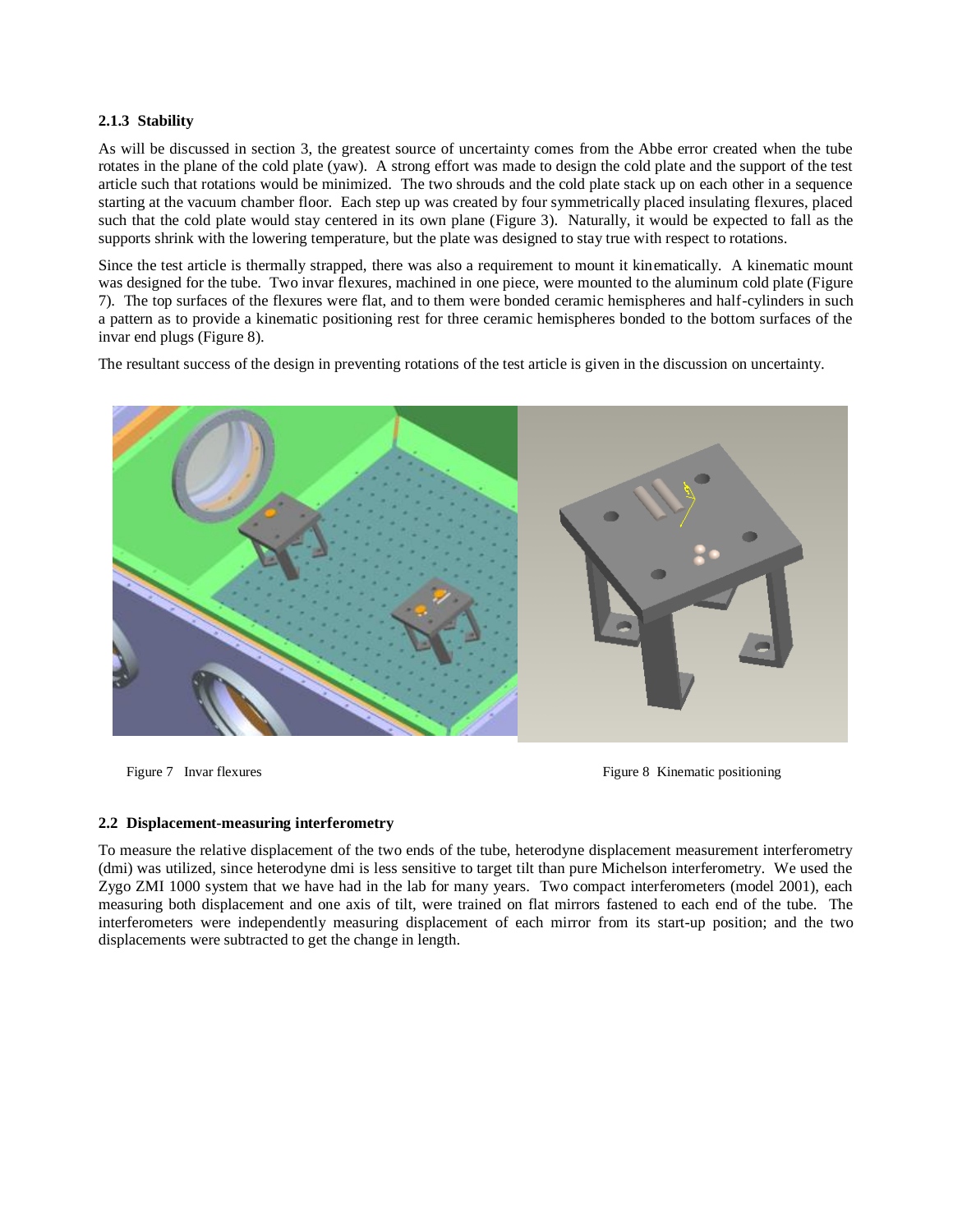

Figure 9 Support of compact dmi's

The Zygo compact interferometer<sup>i</sup> splits the incoming beam several times and sends four beams to the target [\(Figure 10\)](#page-6-0). The displacement measured is the average displacement of the top two beams (*i.e.*, point A). In our set-up the four beams are arrayed vertically. The tilt between the points A and B is calculated in the computer system using the known value of the distance h (about 12.7 mm).



Figure 10 Diagram of compact interferometer

# <span id="page-6-0"></span>**2.3 Targeting**

Initially, we thought of using alignment cubes on the top surface of the plugs, and developed some invar alignment cubes, which worked quite well. But early modeling of the tubes indicated that at 40K, the composite tube, shrinking down, and squeezing the bonding tangs of the invar plug, would tilt the top surface of the plug backwards by 6 arcsec, which didn't seem like a lot until we realized, using simple geometry, that the measurement points midway in the two cube faces would be displaced towards each other from the center points of the tube faces by 2.5 µm each, giving an Abbe error of  $5 \mu$ m. This illustrated for us the importance of keeping the measurement points as close to the central axis of the tube as possible.

The second targeting scheme was to use a flat mirror across the back of the tube, measured by a beam running down the center of the tube, passing through a hole in a flat mirror across the front plug face. The second interferometer would target the front "donut" mirror, placing its beam at a horizontal offset of 14.5 mm  $\pm$  0.3 mm.

The mirrors were made of invar, since our plan was to fasten through holes to the invar plugs. At first, the invar was polished in the optics shop, but the reflectance was only 35%; and with four reflections going round-trip through three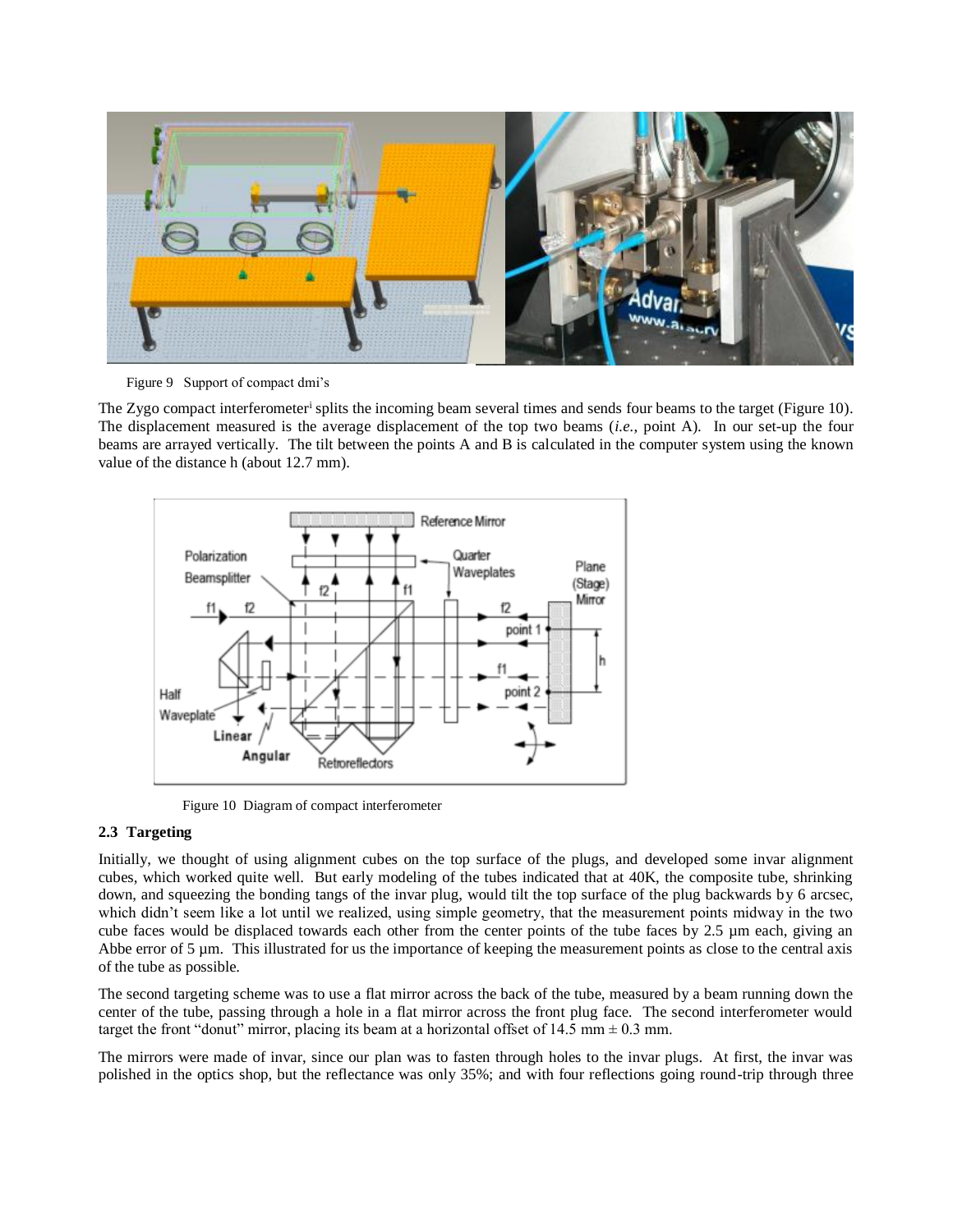windows, the power returning to the detector was too low. So now, both sides of each mirror needed to be polished and coated with protected aluminum. At this point we might have wished we had developed ULE or Zerodur mirrors for the test, but we pressed on with Invar.

The distortion of these mirrors at cryo is obviously a source of error that needed to be evaluated (Section 3).

The two compact interferometers in the CDMF are targeted on the front and back mirrors as illustrated in [Figure 11.](#page-7-0)



<span id="page-7-0"></span>Figure 11 Beam locations of the two compact interferometers

#### **2.4 Control**

A control system, written in LabView, was developed for us. The system monitors temperatures, cooling system status, valve positions, interferometer readings, interferometer error signals, and other data. When an error is detected, the interferometer system is reset to zero, and the measurement continued, if possible. An automated phone call is sent out to the test personnel on call.

# **3. FACILITY CHARACTERIZATIONS**

#### **3.1 Temperature gradients**

Temperature sensors with a 0.25K calibrated accuracy were used to insure that test assembly gradients did not exceed 1K laterally, and 4K axially. The temperature profiles during a single cycle are given in [Figure 12.](#page-8-0) The axial gradient in the tube reached a maximum of  $3\frac{1}{2}K$  [\(Figure 13\)](#page-8-1), while the lateral gradient remained below 1 K.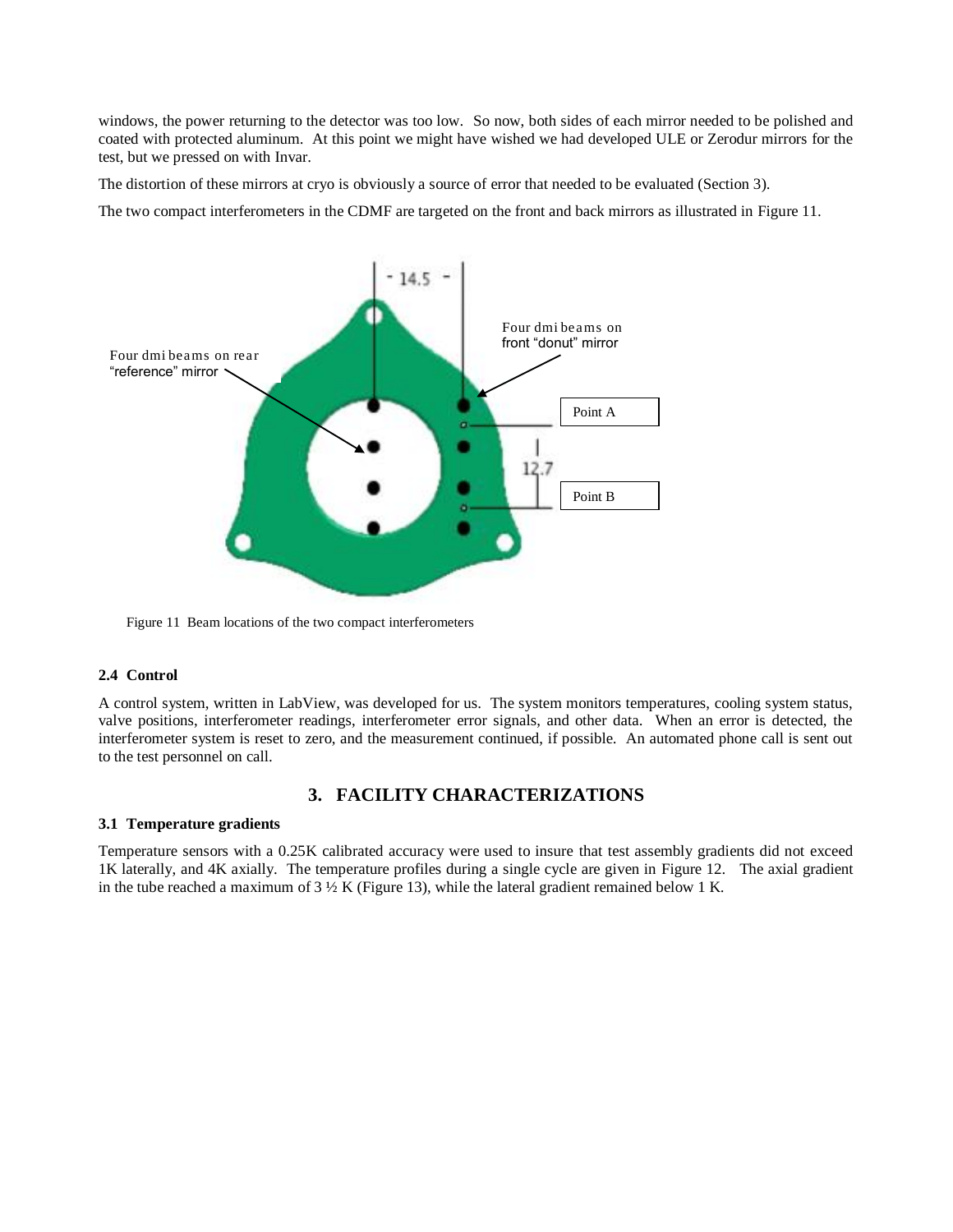# Test 2 Cycle 1 Plug Assembly No: 2 10/25 - 10/28<br>Test Article Only



<span id="page-8-0"></span>Figure 12. Temperature profiles during thermal cycle of ISIM tube in CDMF chamber



Delta Excursion Temperature Test 2 Cycle 2 Plug Assembly Serial No:001 Oct 30 - Nov 1

<span id="page-8-1"></span>Figure 13 Temperature gradients in ISIM tube vs. time and cooldown temperature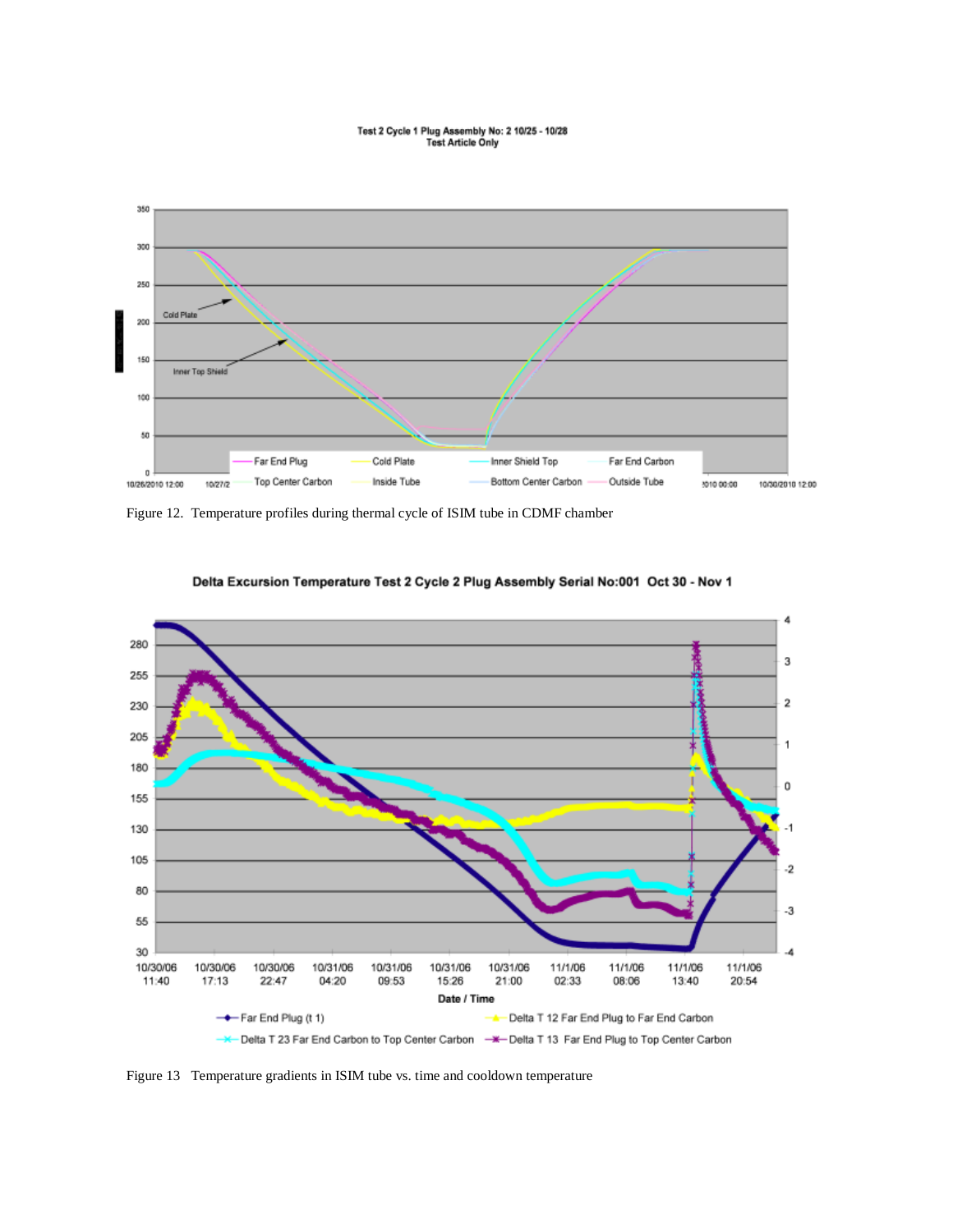#### **3.2 Test article rotations and mirror distortions**

The tops of the Invar flexures and the tops of Invar plug ends were populated with our Invar alignment cubes, secured with GE varnish. The test article tubes were placed in their kinematic supports, and trials were run from ambient to 36K.

Theodolites were used to measure angular motion values. The results are listed in [Table 3](#page-9-0) and are entered into the calculations of uncertainty given in Section 4.

| Rotation angles                   | Initial alignment uncertainty = $3$ arcmin<br>Horiz, rotation $= 10$ arcsec<br>Vert. rotation $= 20$ arcsec |
|-----------------------------------|-------------------------------------------------------------------------------------------------------------|
| Nonparalle l angle                | $e = 10$ arcsec                                                                                             |
| Vertical displacement             | $dy = 400 \mu m$                                                                                            |
| Beam parallel separation distance | Horiz, $S = 14.5$ mm<br>Vert. $S = 0.5$ mm                                                                  |

<span id="page-9-0"></span>Table 3 Motions of test article and targets from ambient to 40K

The distortions of the two mirrors were measured with a figure-measuring interferometer. Because the table was not floated (section 2.1), we used an instantaneous phase-shifting interferometer. The results are given in [Table 4.](#page-9-1)

```
Table 4 Target figure error
```

| Target Figure Error | $0.75$ waves @ 632 nm |
|---------------------|-----------------------|
|---------------------|-----------------------|

# **4. UNCERTAINTY CALCULATION**

In measurement of the change in length of a 400 mm composite tube, based on the parameters given in section 3, the combined standard uncertainty<sup>ii</sup>,  $u_c$ , is estimated to be 0.9  $\mu$ m.

Six thermal cycles from 320K to 35K were conducted on two test assemblies [\(Figure 14\)](#page-9-2). The standard deviation for the thermal strains between 293K and 40K for all transitions was less than 0.5 microns. This variation is contained within and accounted for by the variations described in section 4; but did not exhaust those variations. Therefore, it was determined that it did not need to be added to the combined standard uncertainty; nor could it be substituted for the combined standard uncertainty. Further analysis of the data will refine the estimate of uncertainty.



<span id="page-9-2"></span>Figure 14 Sample run of CDMF: Delta L vs. temperature